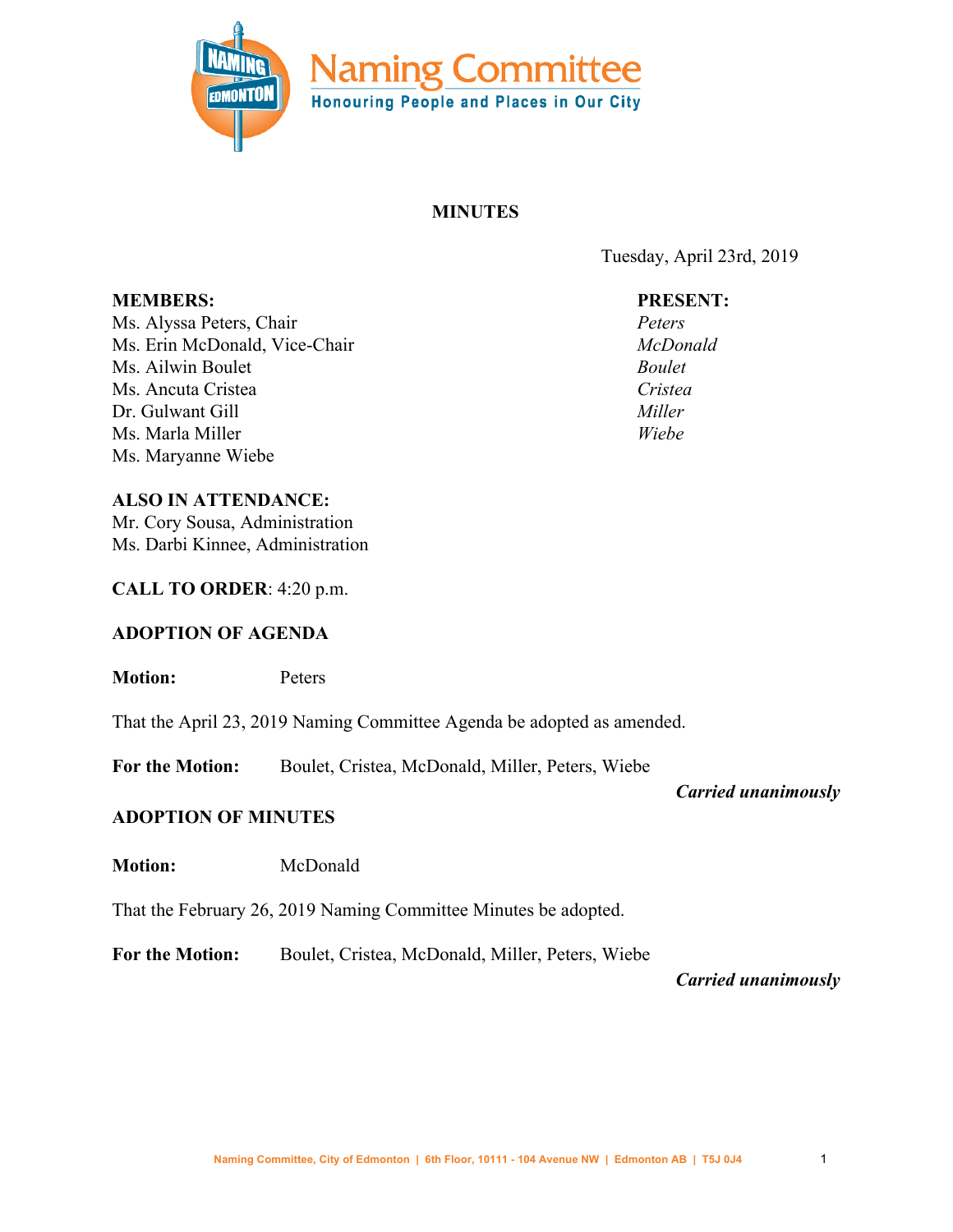

### **NEW BUSINESS**

- **1. Request to name two roads within the Keswick Neighbourhood.**
- **Motion:** McDonald

That the Naming Committee approves the naming of two roads located within the Keswick Neighbourhood as *Kulay Way and Kulay Link.*

**For the Motion:** Boulet, Cristea, McDonald, Miller, Peters, Wiebe

*Carried Unanimously*

# **2. Request to name LRT Stations and Facilities along the Metro and Capital LRT Lines**

#### **Motion:** Peters

That the Naming Committee table the item and request that the project team attend the Naming Committee meeting on Tuesday, May 28th, 2019.

**For the Motion:** Boulet, Cristea, McDonald, Miller, Peters, Wiebe

### *Carried Unanimously*

### **3. Request to add a name onto the Names Reserve List.**

**Motion:** Boulet

That the Naming Committee table the item and request that the applicant provide additional information on John Pruden and provide a justification letter.

**For the Motion:** Boulet, Cristea, McDonald, Miller, Peters, Wiebe

*Carried unanimously*